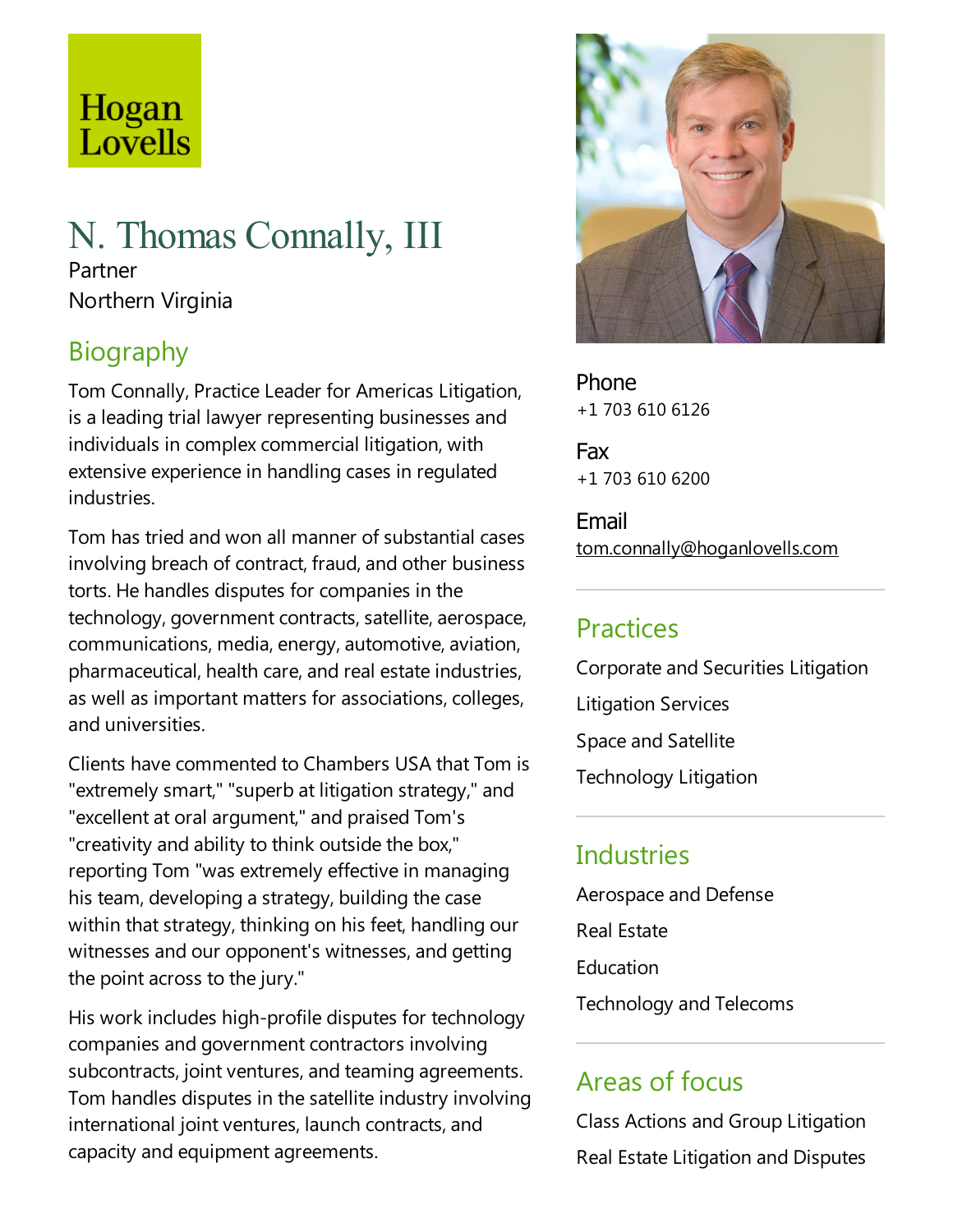Tom defends public companies and their officers and directors in shareholder, antitrust, and securities litigation, and represents public and private entities and individuals in corporate, LLC, and partnership control disputes.

Tom leads the firm's Commercial Litigation practice across the United States, Mexico, and Brazil. He has served as the Managing Partner of the firm's Northern Virginia office, and as a member and past co-chair of the firm's Legal Ethics Committee. Tom has served as President of the Northern Virginia Chapter of the Federal Bar Association and on the Board of Governors of the Virginia Bar Association.

#### Representative experience

Won three-week Eastern District of Virginia patent jury trial for major international chemistry conglomerate in dispute over technology to obtain health-critical omega-3 fatty acids from crop plants.

Won a US\$385m jury trial for Orbital ATK over a joint venture to market Orbital ATK's mission extension vehicle, a spacecraft built to extend the lives of geostationary satellites.

Obtained emergency injunction extending Virginia voter registration by two days after Department of Elections website failed on the final day to register for the 2020 general election.

Won jury verdict for the defense in LLC control dispute over wealth management company, defeating derivative claims for breach of fiduciary duty, loyalty, and LLC operating agreement.

Successful representation of agencies of the Commonwealth of Virginia in litigation over a US\$2.6bn contract outsourcing the information technology services of the state government.

Successful defense of REITs accused of breaching right of first offer for office complex in US\$1.4bn real estate portfolio transaction.

Media and Entertainment Litigation

## Education and admissions

#### Education

J.D., University of Virginia School of Law, 1993

B.A., University of Virginia, with distinction, 1990

# **Memberships**

Past president, Federal Bar Association, Northern Virginia **Chapter** 

Past member, Board of Governors, Virginia Bar Association

Member, Arlington County Bar Association

Member, Fairfax County Bar Association

#### Bar admissions and qualifications

District of Columbia

Virginia

#### **Court admissions**

U.S. Court of Appeals, District of Columbia Circuit

- U.S. Court of Appeals, Fourth Circuit
- U.S. Court of Appeals, Sixth Circuit
- U.S. Court of Appeals, Ninth Circuit
- U.S. Court of Appeals, Tenth Circuit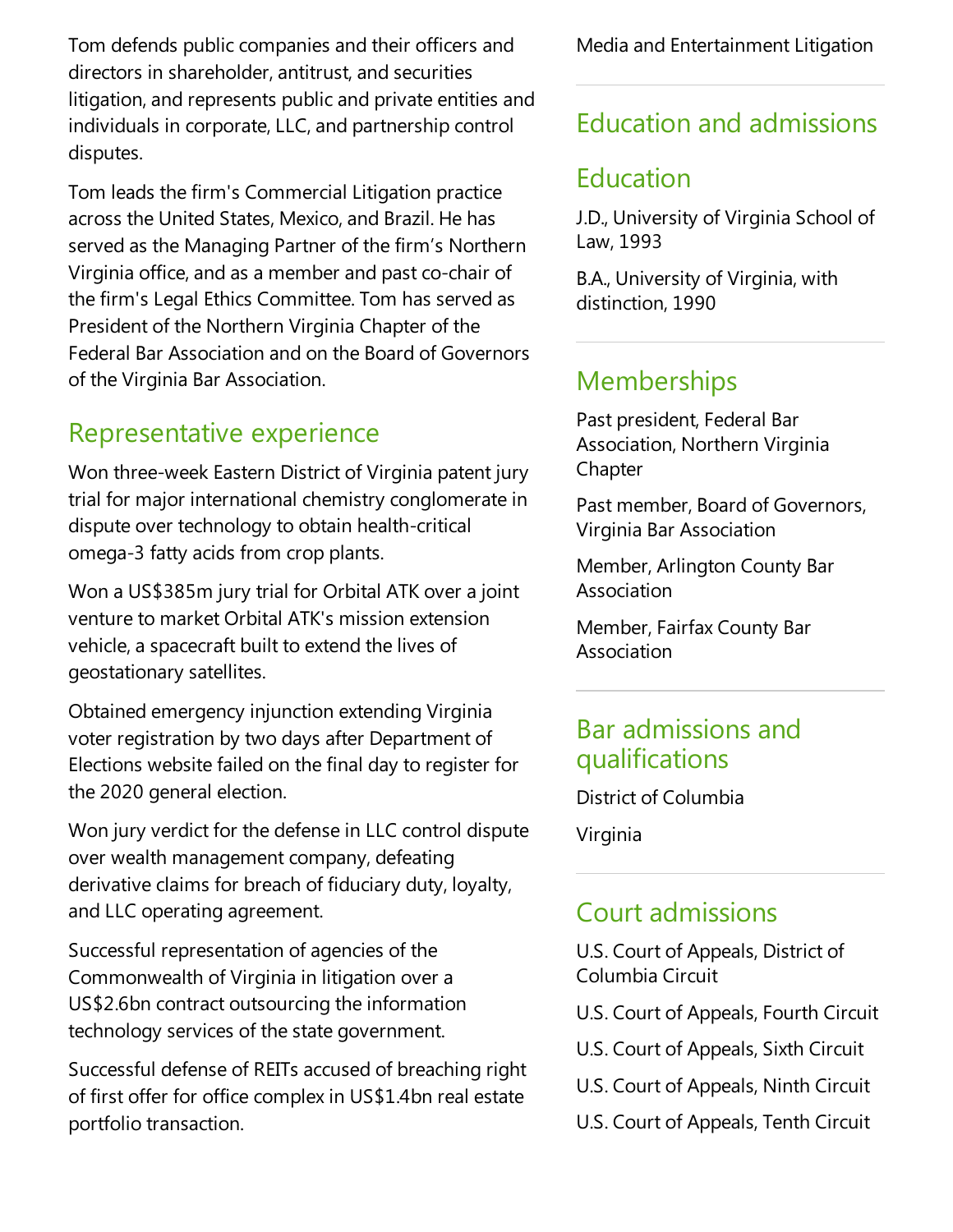Won dismissal of a high-profile wrongful death claim asserted against the third-party administrator of a state employee health plan.

Won substantial verdict, including US\$3.3m in punitive damages, for pro bono client against perpetrators of a "pre-foreclosure" scam.

Won trial of online news feed royalty dispute in the Eastern District of Virginia.

Won appeal to the 4th Circuit sustaining the dismissal of a False Claims Act case against a state student loan authority.

Won an appeal in the Virginia Supreme Court on statute of limitations issues for the American Physical Therapy Association.

Successful representation of the Holy See in licensing dispute regarding the reproduction rights for Vatican treasures and works of art.

Successful handling of claims involving subcontracts, teaming agreements and joint ventures for government contractors in state and federal courts.

#### Awards and rankings

- Litigation: General Commercial (Virginia) -- Band One, 2018-22, Chambers USA, 2008-2022
- **Business Litigation, Washington, D.C. Super Lawyers,** 2010-2019
- Business Litigation, Virginia Super Lawyers, 2010-2019, 2021
- **The Attorneys in Business Litigation, Super Lawyers** Business Edition, 2014-2018
- **Legal Elite, Civil Litigation, Virginia Business** magazine, 2014-2016

#### Latest thinking and events

- **News** 
	- **Proof in Trial: Appellate Edition: Stand Up for** California et al. v. U.S. Department of the Interior et al.

U.S. District Court, District of Columbia

U.S. District Court, Eastern District of Virginia

U.S. District Court, Western District of Virginia

U.S. Supreme Court